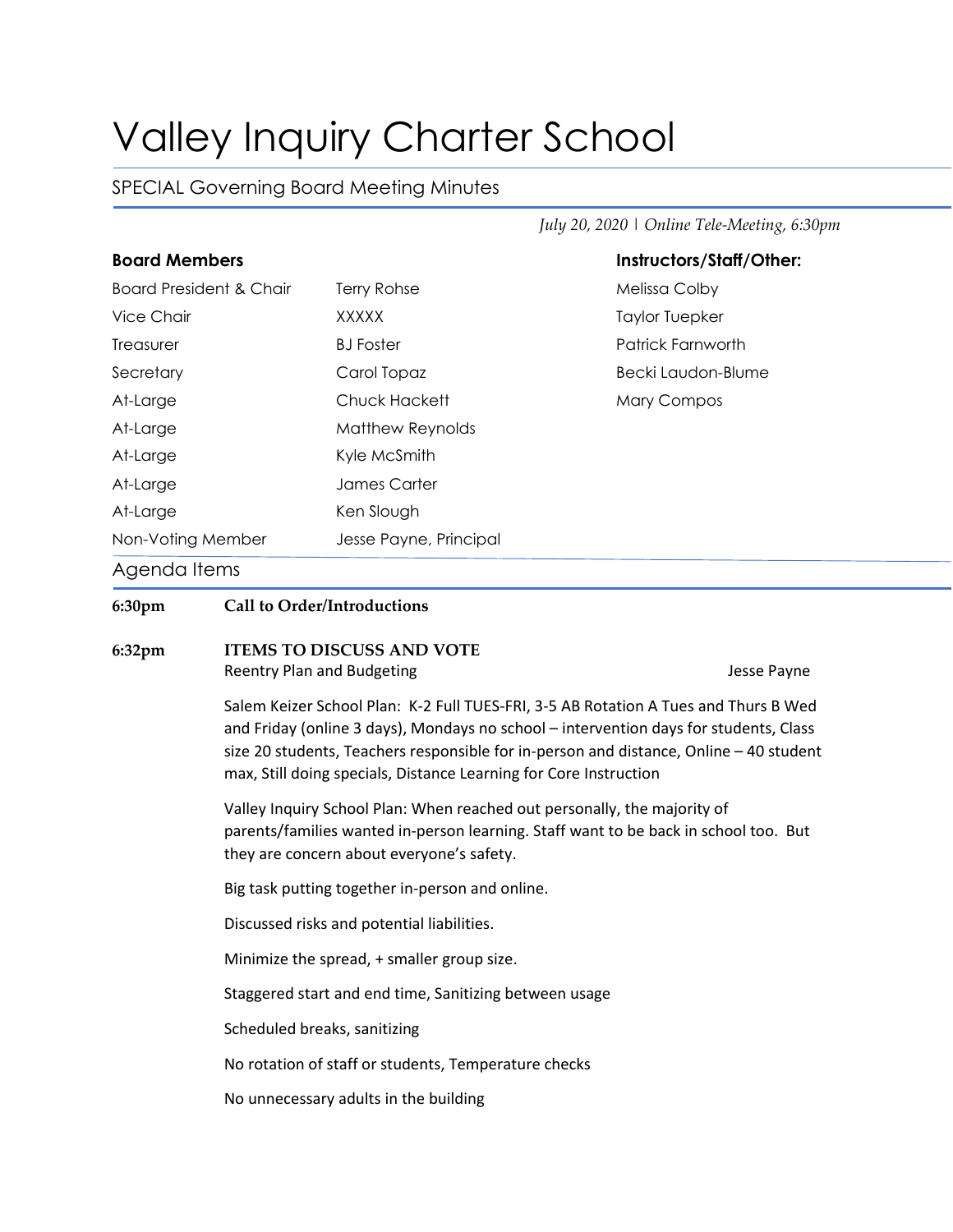ALL Monday – Friday, with one less hour of instruction, staggered scheduled start/end

 $K/1 - 8:45$  am  $- 1:45$  pm; 2/3- 9:00 am  $- 2:00$  pm

4/5 – 9:15 am – 2:15 pm; Enrichment – Online

#### Questions:

- KS: Volunteers JP: None
- CH: Hours: Start earlier/out at lunch? JP: No
- KS: Library?- JP: None
- BJ: Touch free in the bathroom?: JP: Partial, can look into.
- CH: Enrichment hour online daily online platform? JP: In negotiations.
- KM: Platform? JP: Canvas: 3-12; Seesaw: K-2
- Teachers: 210 minutes of prep time (contract) MOU for 2:00 pm prep. Online.
- RM: Copy of slides JP: yes
- CH: Enrichment? JP: like last year

Parents in cars, staff only in building

- Exceptions for medications and other special circumstances
- Temperature checks every morning
- No homework
- No backpacks
- Lunchbox and water bottle okay
- No staff or student rotations
- 30 minutes recess outside
- Eating lunch in classrooms
- Temp is 100.4
- No childcare

Precautions **Melissa Colby Precautions Melissa Colby Melissa Colby Melissa Colby Melissa Colby Melissa Colby Melissa Colby Melissa Colby Melissa Colby Melissa Colby Melissa Colby Melissa Colby Mel**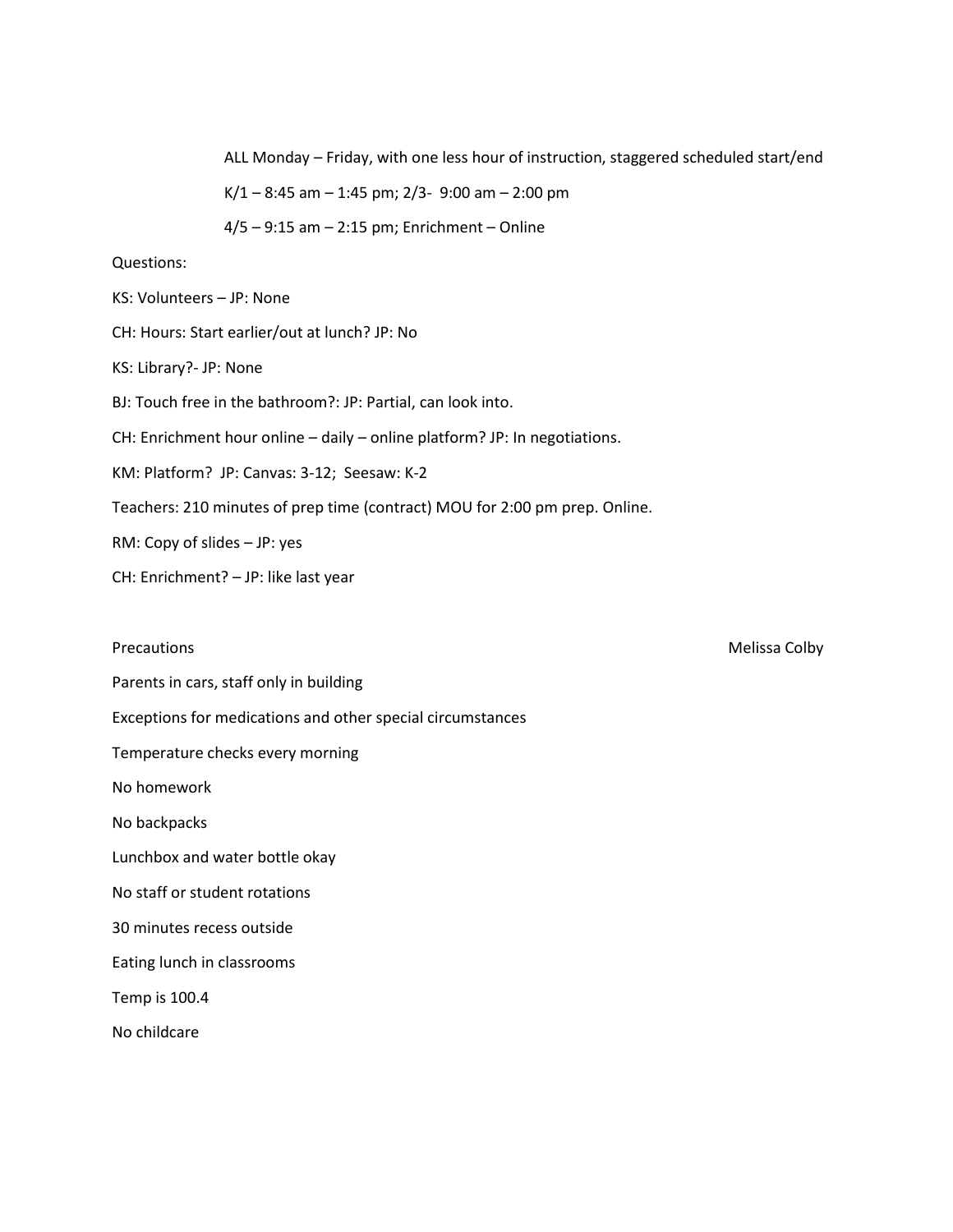| Staffing                                                                                                   | Jesse Payne |
|------------------------------------------------------------------------------------------------------------|-------------|
| Staffing model change                                                                                      |             |
| Can hire, temporary amendment, 2/3 and 4/5 combo classes                                                   |             |
| Mr. Pat – 1 <sup>st</sup> grade co-teaching, 1/2 time IA and 1/2 time charter registered teacher (FT)      |             |
| MC - $\frac{1}{2}$ time media specialist, $\frac{1}{2}$ intervention specialist (FT) for distance learning |             |
| SELF: Dropping from .9 to .8; JGEMS 1.5 (3-5 years)                                                        |             |

## Quarantine Taylor Tuepker

Mary – online for those quarantined

If Salem Keizer Closes, Valley will close

## Attrition and Retention and Retention According to the Control of the Unit of the Unit of the Unit of the Unit of the Unit of the Unit of the Unit of the Unit of the Unit of the Unit of the Unit of the Unit of the Unit of

Families on the spectrum of in-school vs out-of-school

Ours more in-person than other SK schools

Full-time distance learning: EDGE program

• Neighborhood schools students can "try" in/out at grading periods but VICS will not hold spots.

Streaming: No

Positive test results / Cluster: Quarantines

CH: What if all clear: Depends on circumstances but would look to increase in-person enrichment. JP:TBD

James: New teachers: Union? JP: No, charter – at will

Budget and Funding and The Second Second Second Second Second Second Second Second Second Second Second Second Second Second Second Second Second Second Second Second Second Second Second Second Second Second Second Second

ADMW: Projection, looking to hold.

May get SIA funds. Were going to hire intervention teacher. TBD

Funding estimates.

Approval Documents Jesse Payne

Budget: Short \$70,000